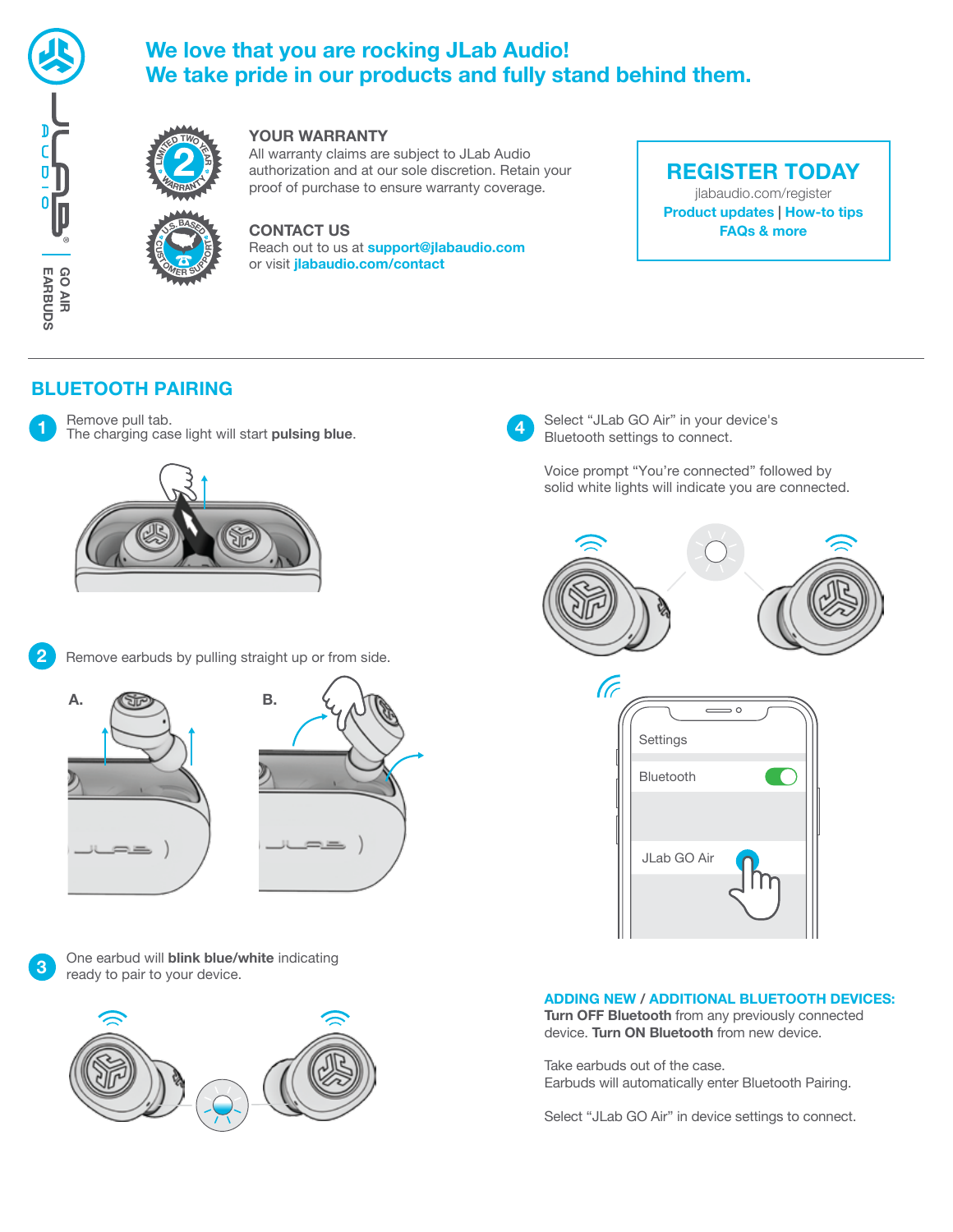## **BUTTON FUNCTIONS**



**VOLUME DOWN:** Single tap **SIRI (iOS) or "OK GOOGLE" (ANDROID):** Double tap **TRACK BACK:** Press & hold 1+ sec **EQ CHANGE:** Triple tap **POWER ON: Press & hold 3+ sec** 



**VOLUME UP:** Single tap **PLAY / PAUSE:** Double tap **TRACK FORWARD:** Press & hold 1+ sec **ANSWER:** Single tap **HANGUP:** Double tap **REJECT INCOMING CALLS:** Press & hold 1+ sec **EQ CHANGE:** Triple tap **POWER ON: Press & hold 3+ sec** 

# **VOICE PROMPTS**

**"Hello":** Power ON

**"Ready to Pair":** GO Air is ready to pair to Bluetooth device

### **"Bluetooth Connected":**

Earbud is connected to device

**"Battery Full":** 100-75% **"Battery Medium":** 75-25%

**"Low Battery":** Less than 25% (When power decreases to 10%, "Low Battery" will play one time) **"Goodbye":** Power OFF

# **CUSTOM EQ3 SOUND MODES**

**Tap either the right or left earbud 3 times for different EQ settings** (GO Air will cycle 3 EQ settings).





**JLab SIGNATURE** JLab C3™ signature sound with amplified bass and vocals



**BALANCED** Even sound with no additional enhancements



**BASS BOOST** Amplified bass and sub-bass

## **CHARGING EARBUDS**



Earbuds will power off when placed in the case and first show charging case battery level.



Then **pulsing blue light** indicates earbuds are charging and turns off when fully charged. **2**



Earbuds will auto power on and connect to your device when removed. **3**